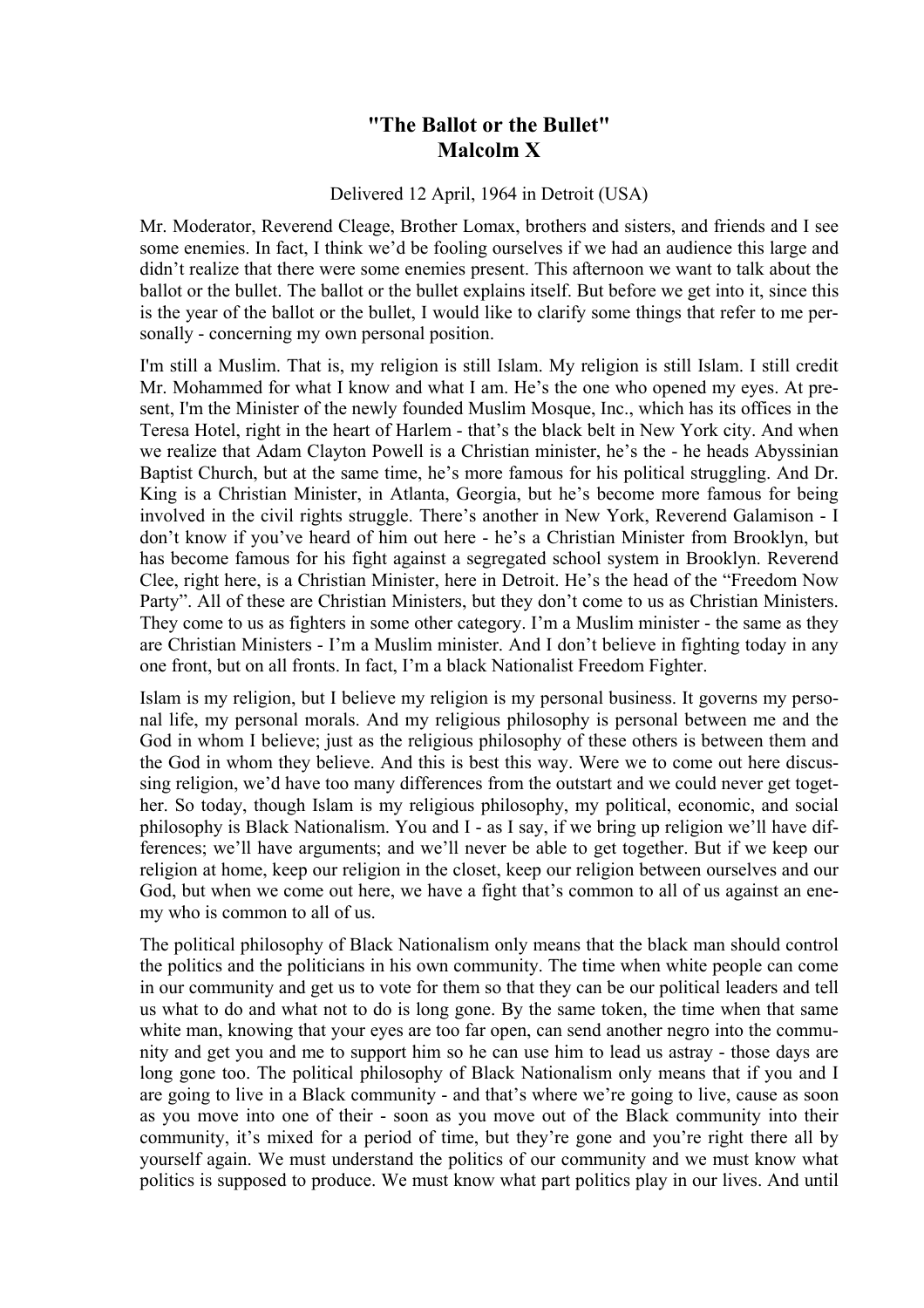we become politically mature we will always be mislead, lead astray, or deceived or maneuvered into supporting someone politically who doesn't have the good of our community at heart. So the political philosophy of Black Nationalism only means that we will have to carry on a program, a political program, of re-education to open our peoples eyes, make us become more politically conscious, politically mature, and then whenever we get ready to cast our ballot that ballot, will be cast for a man of the community who has the good of the community of heart. The economic philosophy of Black Nationalism only means that we should own and operate and control the economy of our community. You would never found - you can't open up a black store in a white community. White men won't even patronize you. And he's not wrong. He's got sense enough to look out for himself. You the one who don't have sense enough to look out for yourself.

The white man is too intelligent to let someone else come and gain control of the economy of his community. But you will let anyone come in and take control of the economy of your community, control the housing, control the education, control the jobs, control the businesses, under the pre-text that you want to integrate. No, you outta your mind. The political, the economic philosophy of Black Nationalism only means that we have to become involved in a program of re-education to educate our people into the importance of knowing that when you spend your dollar out of the community in which you live, the community in which you spend your money becomes richer and richer; the community out which you take your money becomes poorer and poorer. And because these Negroes, who have been mislead, misguided, are breaking their necks to take their money and spend it with The Man, The Man is becoming richer and richer, and you're becoming poorer and poorer. And then what happens? The community in which you live becomes a slum. It becomes a ghetto. The conditions become run down. And then you have the audacity to complain about poor housing in a run-down community. Why you run it down yourself when you take your dollar out. And you and I are in the double-track, because not only do we lose by taking our money someplace else and spending it, when we try and spend it in our own community we're trapped because we haven't had sense enough to set up stores and control the businesses of our own community. The man who's controlling the stores in our community is a man who doesn't look like we do. He's a man who doesn't even live in the community. So you and I, even when we try to spend our money in the block where we live or the area where we live, we're spending it with a man who, when the sun goes down, takes that basket full of money in another part of the town.

So we're trapped, trapped, double-trapped, triple-rapped. Anywhere we go we find that we' re trapped. And every kind of solution that someone comes up with is just another trap. But the political and economic philosophy of Black Nationalism - the economic philosophy of Black Nationalism shows our people the importance of setting up these little stores and developing them and expanding them into larger operations. Woolworth didn't start out big like they are today. They started out with a dime store and expanded and expanded and then expanded until today, they're are all over the country and all over the world, and they get to some of everybody's money. Now this is what you and I - General Motors is same way. They didn't start out like they it is. It started out just a little rat race type operation. And it expanded and it expanded until today where it is right now. And you and I have to make a start and the best place to start is right in the community where we live. So our people not only have to be re-educated to the importance of supporting black business, but the black man himself has to be made aware of the importance of going into business. And once you and I go into business, we own and operate at least the businesses in our community. What we will be doing is developing a situation wherein we will actually be able to create employment for the people in the community. And once you can create some employment in the community where you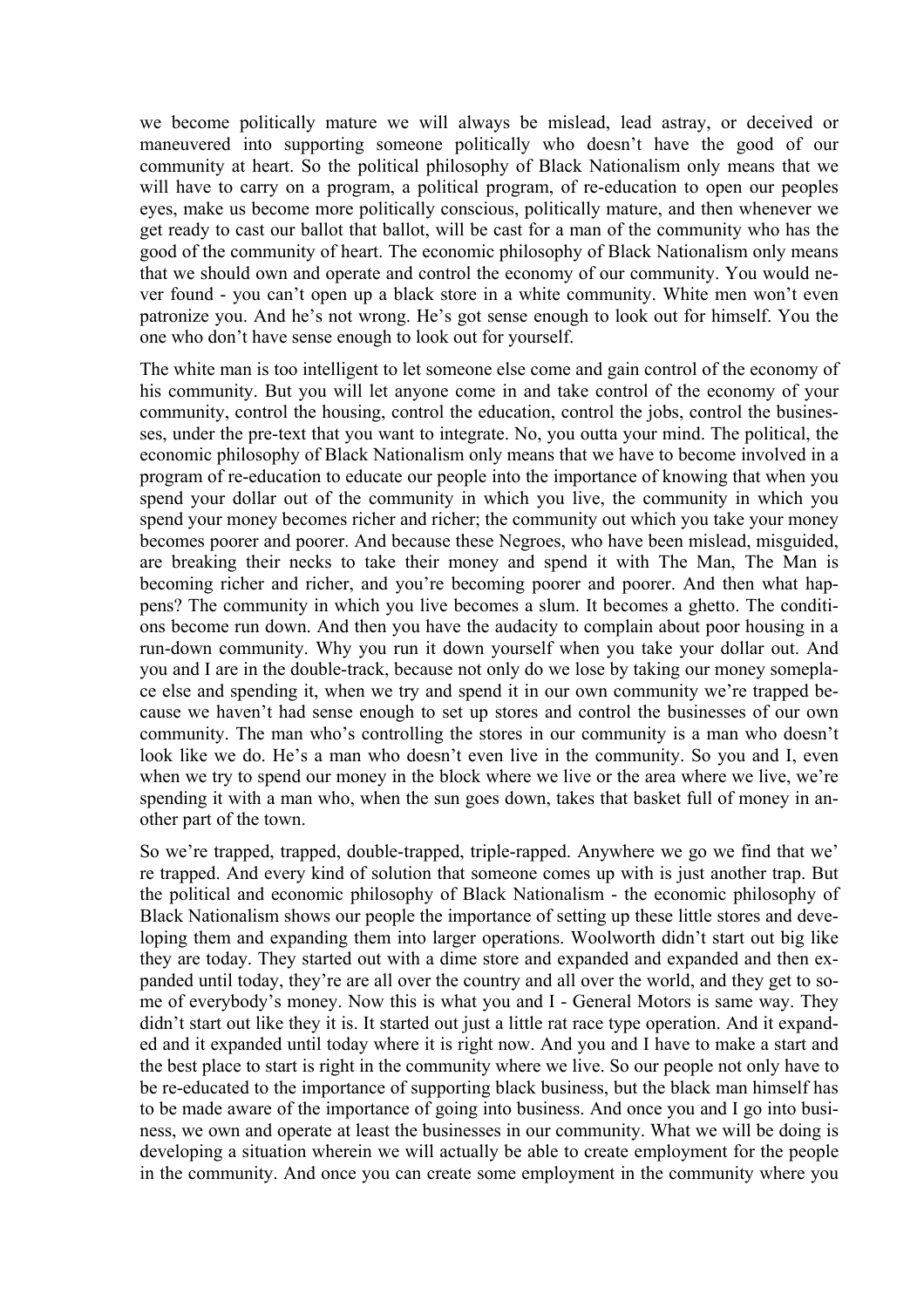live it will eliminate the necessity of you and me having to act ignorantly and disgracefully, boycotting and picketing some practice some place else trying to beg him for a job. Anytime you have to rely upon your enemy for a job - you're in bad shape. When you have - he is your enemy. Let me tell you, you wouldn't be in this country if some enemy hadn't kidnapped you and brought you here.

On the other hand, some of you think you came here on the Mayflower. So as you can see brothers and sisters this afternoon, it is not our intention to discuss religion. We're going to forget religion. If we bring up religion, we'll be in an argument, and the best way to keep away from arguments and differences - as I said earlier - put your religion at home - in the closet. Keep it between you and your God. Because if it hasn't done anything more for you than it has, you need to forget it anyway. Whether you are a Christian, or a Muslim, or a Nationalist, we all have the same problem. They don't hang you because you're a Baptist; they hang you 'cause you're black. They don't attack me because I'm a Muslim; they attack me 'cause I'm black. They attack all of us for the same reason; all of us catch hell from the same enemy. We're all in the same bag, in the same boat. We suffer political oppression, economic exploitation, and social degradation - all of them from the same enemy. The government has failed us; you can't deny that. Anytime you live in the twentieth century, 1964, and you walkin' around here singing "We Shall Overcome," the government has failed us. This is part of what's wrong with you do too much singing. Today it's time to stop singing and start swinging. You can't sing up on freedom, but you can swing up on some freedom. Cassius Clay can sing, but singing didn't help him to become the heavy-weight champion of the world – swinging helped him become the heavy-weight champion. This government has failed us; the government itself has failed us, and the white liberals who have been posing as our friends have failed us. And once we see that all these other sources to which we've turned have failed, we stop turning to them and turn to ourselves. We need a self-help program, a do-it-yourself philosophy, a do-it-right-now philosophy, a it's-already-too-late philosophy. This is what you and I need to get with, and the only way we are going to solve our problem is with a selfhelp program. Before we can get a self-help program started we have to have a self-help philosophy.

Black nationalism is a self-help philosophy. What's is so good about it? You can stay right in the church where you are and still take black nationalism as your philosophy. You can stay in any kind of civic organization that you belong to and still take black nationalism as your philosophy. You can be an atheist and still take black nationalism as your philosophy. This is a philosophy that eliminates the necessity for division and argument. 'Cause if you are black you should be thinking black, and if you are black and you not thinking black at this late date, well I'm sorry for you. Once you change your philosophy, you change your thought pattern. Once you change your thought pattern, you change your attitude. Once you change your attitude, it changes your behaviour pattern and then you go on into some action. As long as you gotta sit-down philosophy, you'll have a sit-down thought pattern, and as long as you think that old sit-down thought you'll be in some kind of sit-down action. They'll have you sitting in everywhere. It's not so good to refer to what you're going to do as a sit-in. That right there castrates you. Right there it brings you down. What goes with it? Think of the Image of someone sitting. An old woman can sit. An old man can sit. A chump can sit. A coward can sit. Anything can sit. Well you and I been sitting long enough, and it's time today for us to start doing some standing, and some fighting to back that up.

When we look like - at other parts of this earth upon which we live, we find that black, brown, red, and yellow people in Africa and Asia are getting their independence. They're not getting it by singing "We Shall Overcome." No, they're getting it through nationalism. It is nationalism that brought about the independence of the people in Asia. Every nation in Asia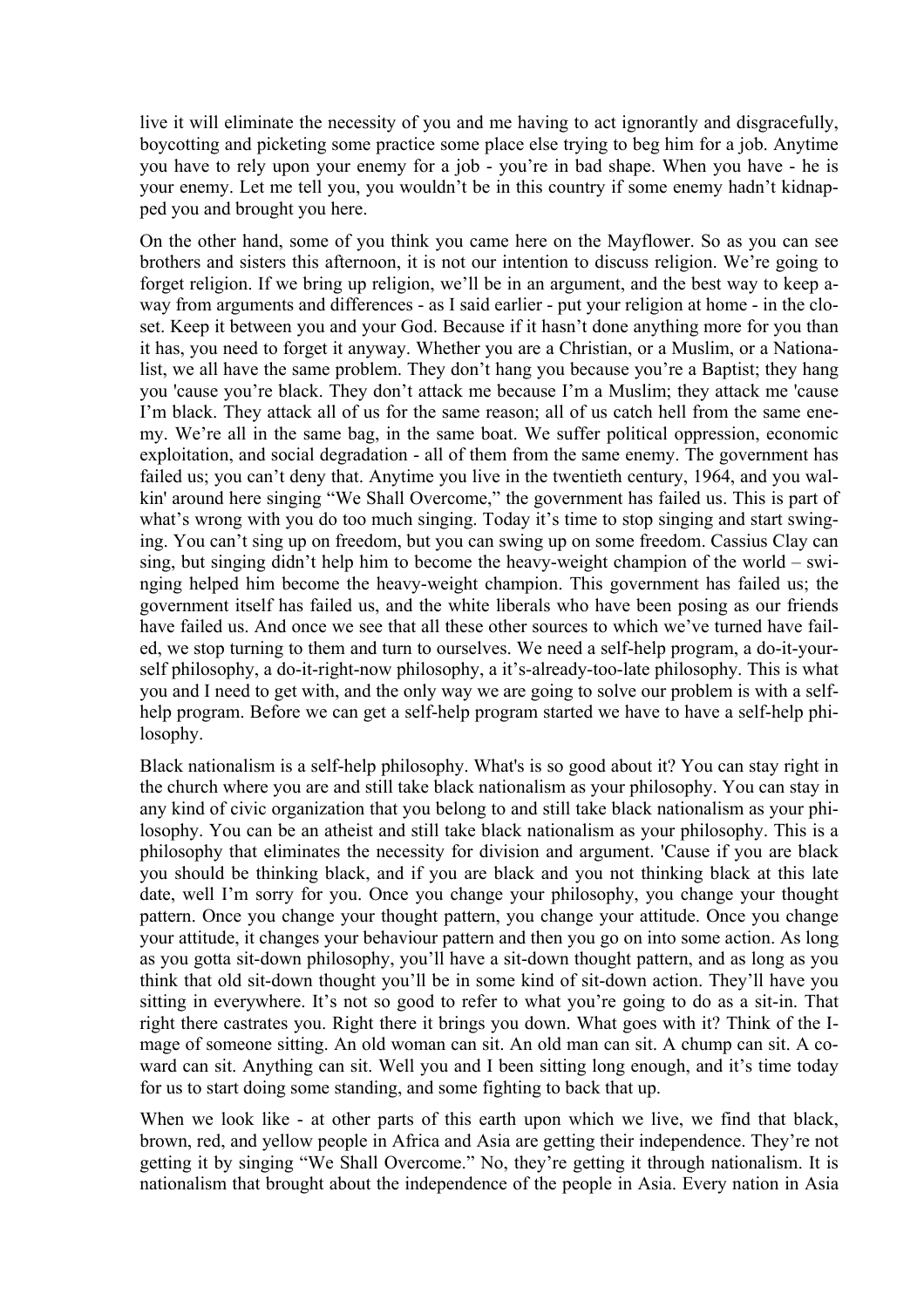gained its independence through the philosophy of nationalism. Every nation on the African continent that has gotten its independence brought it about through the philosophy of nationalism. And it will take black nationalism - that to bring about the freedom of 22 million Afro-Americans here in this country where we have suffered colonialism for the past 400 years. America is just as much a colonial power as England ever was. America is just as much a colonial power as France ever was. In fact, America is more so a colonial power than they because she's a hypocritical colonial power behind it. What do you call second-class citizenship? Why, that's colonization. Second class citizenship is nothing but 20th century slavery. How you gonna tell me you're a second class citizen. They don't have second0class citizenship in any other government on this earth. They just have slaves and people who are free. Well, this country is a hypocrite. They try and make you think they set you free by calling you a second-class citizen. No, you're nothing but a 20<sup>th</sup> century slave. Just as it took nationalism to remove colonialism from Asia and Africa, it'll take black nationalism today to remove colonialism from the backs and the minds of 22 million Afro-Americans here in this country.

And 1964 looks like it might be the year of the ballot or the bullet. Why does it look like it might be the year of the ballot or the bullet? Because Negroes have listened to the trickery, and the lies, and the false promises of the white man now for too long. And they're fed up. They've become disenchanted. They've become disillusioned. They've become dissatisfied, and all of this has built up frustrations in the black community that makes the black community throughout America today more explosive than all of the atomic bombs the Russians can ever invent. Whenever you got a racial powder keg sitting in your lap, you're in more trouble than if you had an atomic powder keg sitting in your lap. When a racial powder keg goes off, it doesn't care who it knocks out the way. Understand this, it's dangerous. And in 1964 this seems to be the year, because what can the white man use now to fool us after he put down that march on Washington? And you see all through that now. He tricked you, had you marching down to Washington. Yes, had you marching back and forth between the feet of a dead man named Lincoln and another dead man named George Washington singing "We Shall Overcome". He made a chump out of you. He made a fool out of you. He made you think you were going somewhere and you end up going nowhere but between Lincoln and Washington. So today, our people are disillusioned. They've become disenchanted. They've become dissatisfied, and in their frustrations they want action. And in 1964 you'll see this young black man, this new generation asking for the ballot or the bullet. That old Uncle Tom action is outdated. The young generation don't want to hear anything about the odds are against us. What do we care about odds?

When this country here was first being founded there were 13 colonies. The whites were colonized. They were fed up with this taxation without representation, so some of them stood up and said "liberty or death." Though I went to a white school over here in Mason, Michigan, the white man made the mistake of letting me read his history books. He made the mistake of teaching me that Patrick Henry was a patriot, and George Washington, wasn't nothing non-violent about old Pat or George Washington. Liberty or death was what brought about the freedom of whites in this country from the English. They didn't care about the odds. Why they faced the wrath of the entire British Empire. And in those days they used to say that the British Empire was so vast and so powerful when the sun - the sun would never set on them. This is how big it was, yet these 13 little, scrawny states, tired of taxation without representation, tired of being exploited and oppressed and degraded, told that big British Empire "liberty or death". And here you have 22 million Afro-American black people today catching more hell than Patrick Henry ever saw. And I'm here to tell you in case you don't know it that you got a new generation of black people in this country who don't care anything whatsoever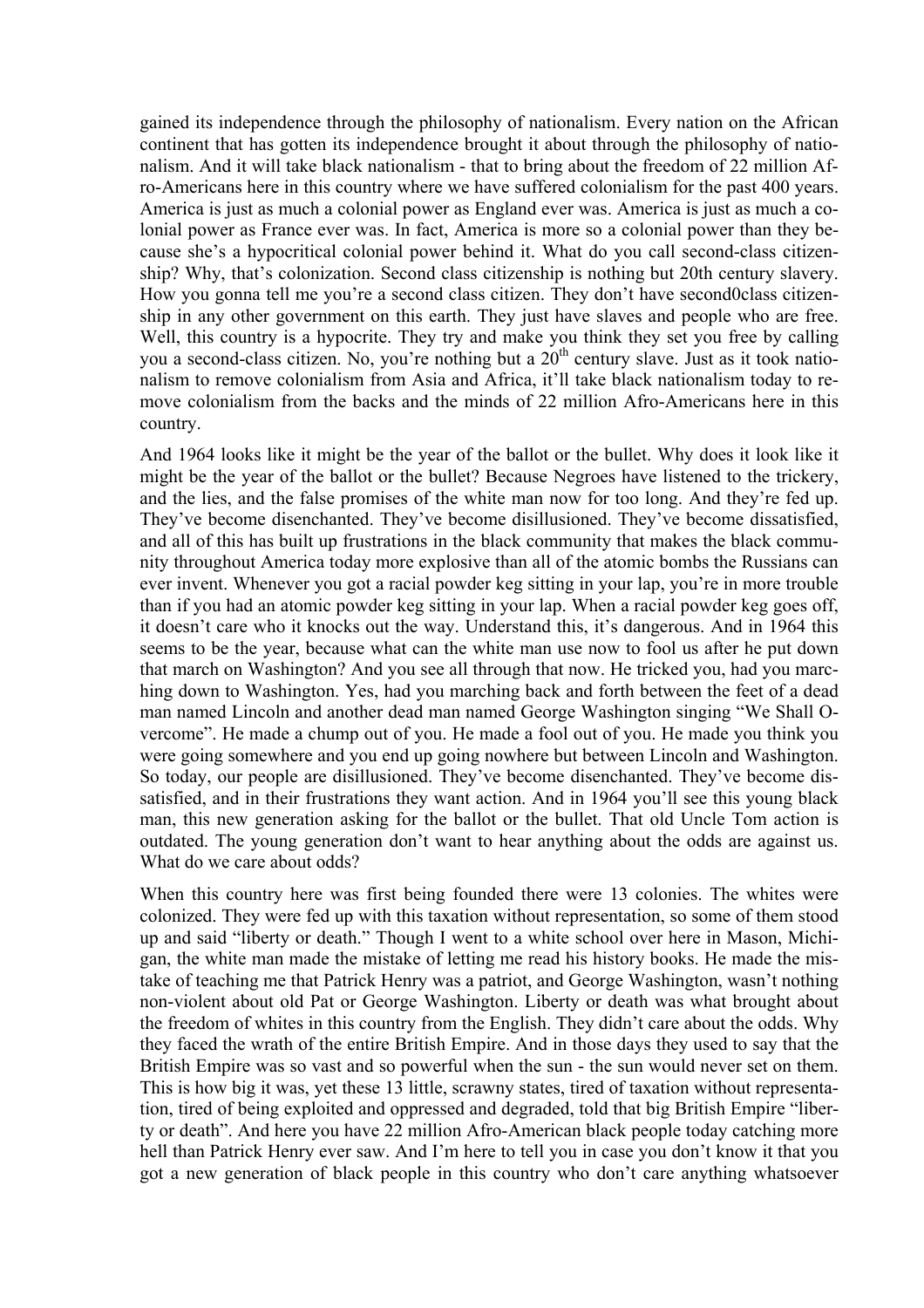about odds. They don't want to hear you old Uncle Tom handkerchief heads talking about the odds. No. This is a new generation. If they're gonna draft these young black men and send them over to Korea or South Vietnam to face 800 million Chinese - if you're not afraid of those odds, you shouldn't be afraid of these odds.

Why is America, why does this loom to be such an explosive political year? Because this is the year of politics. This is the year when all of the white politicians are going to come into the Negro community. You never see them until election time. You can't find them until election time. They're going to come in with false promises, and as they make these false promises they're gonna feed our frustrations and this will only serve to make matters worse. I'm no politician. I'm not even a student of politics. I'm not a Republican, nor a Democrat, nor an American, and got sense enough to know it. I'm one of the 22 million black victims of the Democrats, one of the 22 million black victims of the Republicans, and one of the 22 million black victims of Americanism. And when I speak, I don't speak as a Democrat, or a Republican, \*nor an American\*. I speak as a victim of America's so-called democracy. You and I have never seen democracy; all we've seen is hypocrisy. When we open our eyes today and look around America, we see America not through the eyes of someone who has enjoyed the fruits of Americanism, we see America through the eyes of someone who has been the victim of Americanism. We don't see any American dream; we've experienced only the American nightmare. We haven't benefited from America's democracy; we've only suffered from America's hypocrisy. And the generation that's coming up now can see it and are not afraid to say it. If you go to jail, so what? If you black, you were born in jail. If you black, you were born in jail, in the North as well as the South. Stop talking about the South. Long as you south of the Canadian border, you're south.

Don't call Governor Wallace a Dixie governor; Romney is a Dixie governor. 22 million black victims of Americanism are waking up and they're gaining a new political consciousness, becoming politically mature. And as they develop this political maturity, they're able to see the recent trends in these political elections. They see that the whites are so evenly divided that every time they vote the race is so close they have to go back and count the votes all over again. And that means that any block, any minority that has a block of votes that stick together is in a strategic position. Either way you go, that's who gets it. You're in a position to determine who will go to the White House, and who will stay in the doghouse. You' re the one who has that power. You can keep Johnson in Washington DC, or you can send him back to his Texas cotton patch. You're the one who sent Kennedy to Washington. You' re the one who put the present Democratic Administration in Washington DC. The whites were evenly divided. It was the fact that you threw 80% of your votes behind the Democrats that put the Democrats in the White House. When you see this, you can see that the Negro vote is the key factor. And despite the fact that you are in a position to be the determining factor, what do you get out of it? The Democrats have been in Washington DC only because of the Negro vote. They've been down there four years, and there all other legislations they wanted to bring up they brought it up and gotten it out of the way, and now they bring up you. And now, they bring up you. You put them first, and they put you last 'cause you're a chump, a political chump. In Washington DC, in the House of Representatives there are 257 who are Democrats; only 177 are Republican. In the Senate there are 67 Democrats; only 33 are Republicans. The Party that you backed controls two-thirds of the House of Representatives and the Senate, and still they can't keep their promise to you, 'cause you're a chump. Anytime you throw your weight behind the political party that controls two-thirds of the government, and that Party can't keep the promise that it made to you during election time, and you're dumb enough to walk around continuing to identify yourself with that Party, you're not only a chump, but you're a traitor to your race.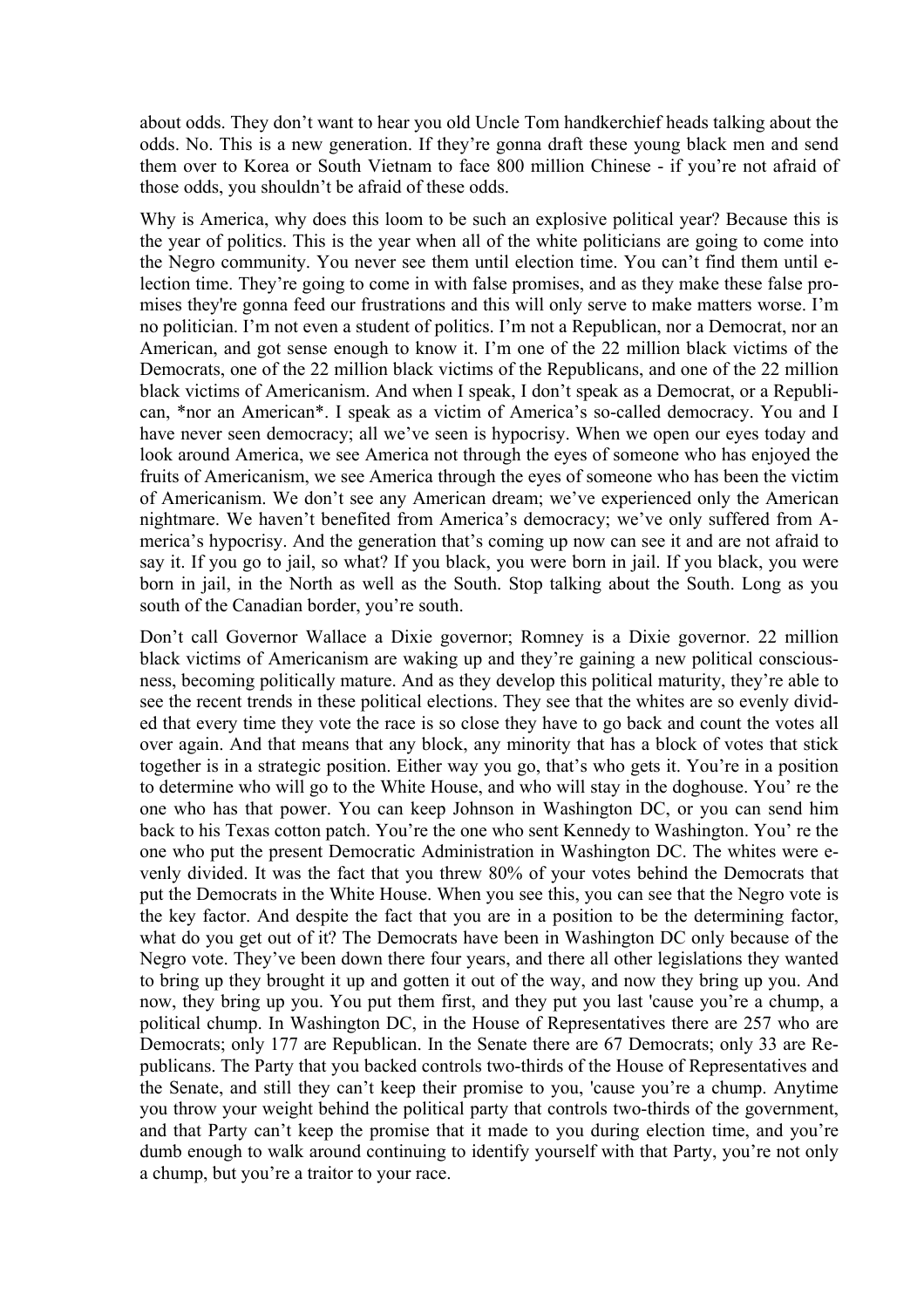And what kind of alibi do they come up with? They try and pass the buck to the Dixiecrats. Now back during the days when you were blind, deaf, and dumb, ignorant, politically immature, naturally you went along with that. But today as your eyes come open, and you develop political maturity, you're able to see and think for yourself, and you can see that a Dixiecrat is nothing but a Democrat in disguise.

You look at the structure of the government that controls this country; it's controlled by 16 senatorial committees and 20 congressional committees. Of the 16 senatorial committees that run the government, 10 of them are in the hands of Southern segregationists. Of the 20 congressional committees that run the government, 12 of them are in the hands of Southern segregationists. And they're going to tell you and me that the South lost the war. You, today, are in the hands of a government of segregationists, racists, white supremacists who belong to the Democratic party, but disguise themselves as Dixiecrats. A Dixiecrat is nothing but a Democrat. Whoever runs the Democrats is also the father of the Dixiecrats, and the father of all of them is sitting in the White House. I say and I say it again: You got a President who's nothing but a Southern segregationist from the state of Texas. They'll lynch you in Texas as quickly as they'll lynch you in Mississippi. Only in Texas they lynch you with a Texas accent; in Mississippi they lynch you with a Mississippi accent. And the first thing the cracker does when he comes in power, he takes all the Negro leaders and invites them for coffee to show that he's alright. And those Uncle Toms can't pass up the coffee. They come away from the coffee table telling you and me that this man is alright 'cause he's from the South, and since he's from the South he can deal with the South. Look at the logic that they' re using. What about Eastland? He's from the South. Make him the President. He can - if Johnson is a good man from the 'cause he's from Texas, and being from Texas will enable him to deal with the South, Eastland can deal with the South better than Johnson. Oh, I say you' ve been misled. You been had. You been took.

I was in Washington a couple weeks ago while the Senators were filibustering, and I noticed in the back of the Senate a huge map, and on this map it showed the distribution of Negroes in America, and surprisingly the same Senators that were involved in the filibuster were from the states where there were the most Negroes. Why were they filibustering the civil rights legislation? Because the civil rights legislation is supposed to guarantee voting rights to Negroes in those states, and those senators from those states know that if the Negroes in those states can vote, those senators are down the drain. The Representatives of those states go down the drain. And in the Constitution of this country it has a stipulation wherein, whenever the rights, the voting rights, of people in a certain district are violated, then the Representative who's from that particular district, according to the Constitution, is supposed to be expelled from the Congress. Now, if this particular aspect of the Constitution was enforced, why you wouldn't have a cracker in Washington DC. But what would happen when you expel the Dixiecrat, you're expelling the Democrat. When you destroy the power of the Dixiecrat, you're destroying the power of the Democratic Party. So how in the world can the Democratic Party in the South actually side with you in sincerity, when all of its power is based in the South? These Northern Democrats are in cahoots with the Southern Democrats. They're playing a giant con game, a political con game. You know how it goes. One of them comes to you and makes believe he's for you, and he's in cahoots with the other one that's not for you. Why? Because neither one of them is for you, but they got to make you go with one of them or the other. So this is a con game. And this is what they've been doing with you and me all these years. First thing Johnson got off the plane when he become President, he asked "Where's Dicky?" You know who "Dicky" is? Dicky is old Southern cracker Richard Russell. Look here, yes. Lyndon Johnson's best friend is the one who is the head, who's heading the forces that are filibustering civil rights legislation. You tell me how in the hell is he going to be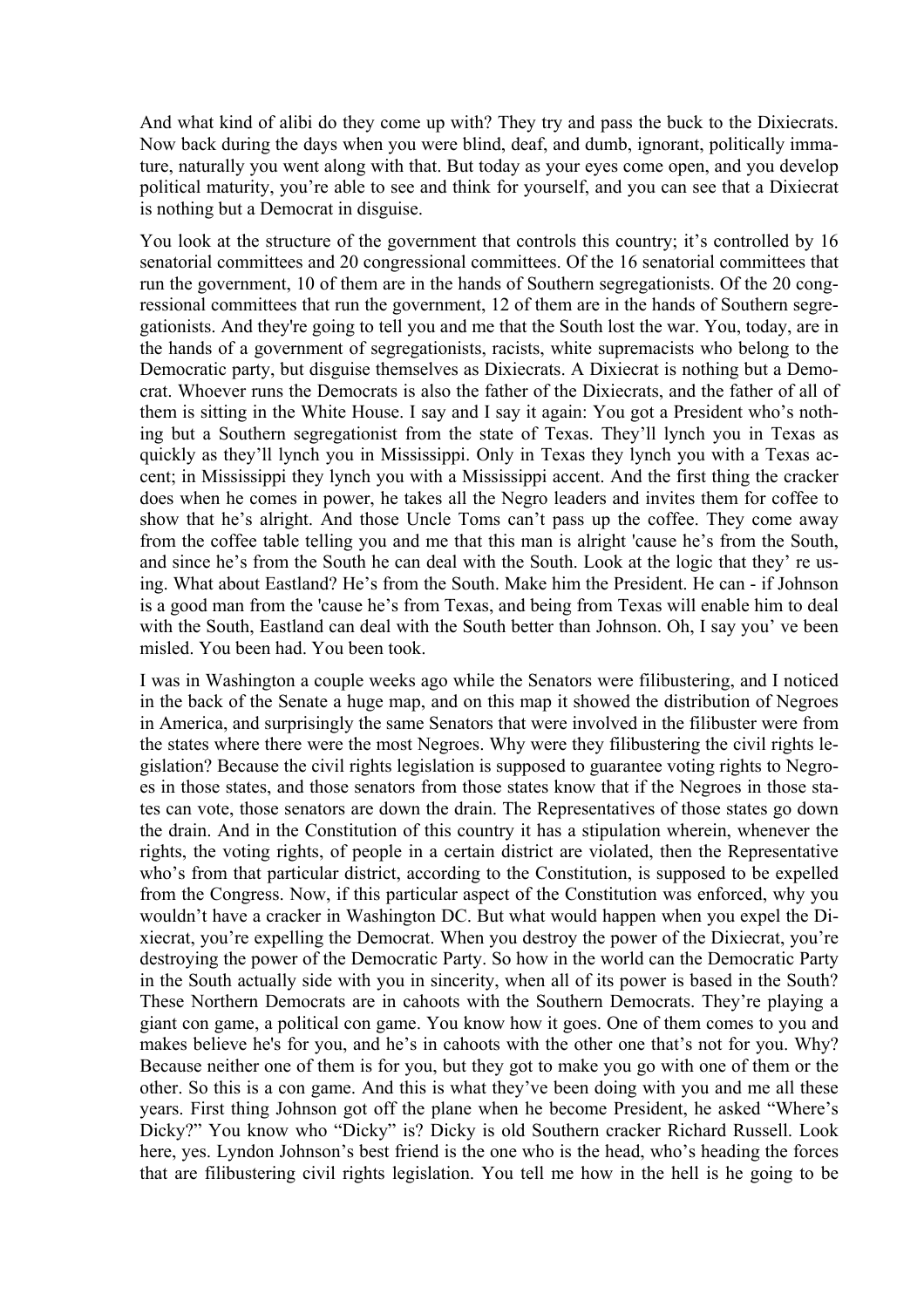Johnson's best friend? How can Johnson be his friend, and your friend too? No, that man is too tricky. Especially if his friend is still old Dicky. Whenever the Negroes keep the Democrats in power, they're keeping the Dixiecrats in power. Is this true? A vote for a Democrat is nothing but a vote for a Dixiecrat. I know you don't like me saying that, but I, I'm not the kind of person who come here to say what you like. I'm going to tell you the truth, whether you like it or not.

Up here, in the North you have the same thing. The Democratic party don't do it. They don't do it that way. They got a think that they call gerrymandering. They maneuver you out of power. Even though you vote, they fix it so you're voting for nobody; they've got you going and coming. In the South, they're outright political wolves. In the North, they're political foxes. A fox and a wolf are both canine, both belong to the dog family. Now you take your choice. You going to choose a Northern dog or a Southern dog? Because either dog you choose I guarantee you you'll still be in the dog house. This is why I say it's the ballot or the bullet. It's liberty or it's death. It's freedom for everybody or freedom for nobody. America today finds herself in a unique situation. Historically, revolutions are bloody. Oh, yes, they are. They haven't never had a blood-less revolution, or a non-violent revolution. That doesn't happen even in Hollywood. You don't have a revolution in which you love your enemy, and you don't have a revolution in which you are begging the system of exploitation to integrate you into it. Revolutions overturn systems. Revolutions destroy systems. A revolution is bloody, but America is in a unique position. She's the only country in history in a position actually to become involved in a blood-less revolution. The Russian revolution was bloody, Chinese revolution was bloody, French revolution was bloody, Cuban revolution was bloody, and there was nothing more bloody then the American Revolution. But today this country can become involved in a revolution that won't take bloodshed. All she's got to do is give the black man in this country everything that's due him, everything.

I hope that the white man can see this, 'cause if he doesn't see it you're finished. If you don't see it you're going to become involved in some action in which you don't have a chance. And we don't care anything about your atomic bomb; it's useless because other countries have atomic bombs. When two or three different countries have atomic bombs, nobody can use them, so it means that the white man today is without a weapon. If you want some action, you gotta come on down to Earth. And there's more black people on Earth than there are white people on Earth.

I only got a couple more minutes. The white man can never win another war on the ground. His days of war, victory, his reign, his days of ground victory are over. Can I prove it? Yes. Take all the action that's going on this earth right now that he's involved in - tell me where he's winning. Nowhere. Why some rice farmers, some rice eaters ran him out of Korea. Yes, they ran him out of Korea. Rice eaters with nothing but gym shoes, and a rifle, and a bowl of rice took him and his tanks and his napalm, and all that other action he's supposed to have and ran him across the Yalu. Why? 'Cause the day that he can win on the ground has passed. Up in French Indo-China those little peasants, rice growers took on the might of the French army and ran all the Frenchmen - you remember Dien Bien Phu. No.

The same thing happened in Algeria, in Africa, they didn't have anything but a rifle. The French had all these highly mechanized instruments of warfare, but they put some guerilla action on, and a white man can't fight a guerilla warfare. Guerilla action takes heart, takes nerve, and he doesn't have that. He's brave when he's got tanks. He's brave when he's got planes. He's brave when he's got bombs. He's brave when he's got a whole lot of company along with him, but you take that little man from Africa and Asia, turn him loose in the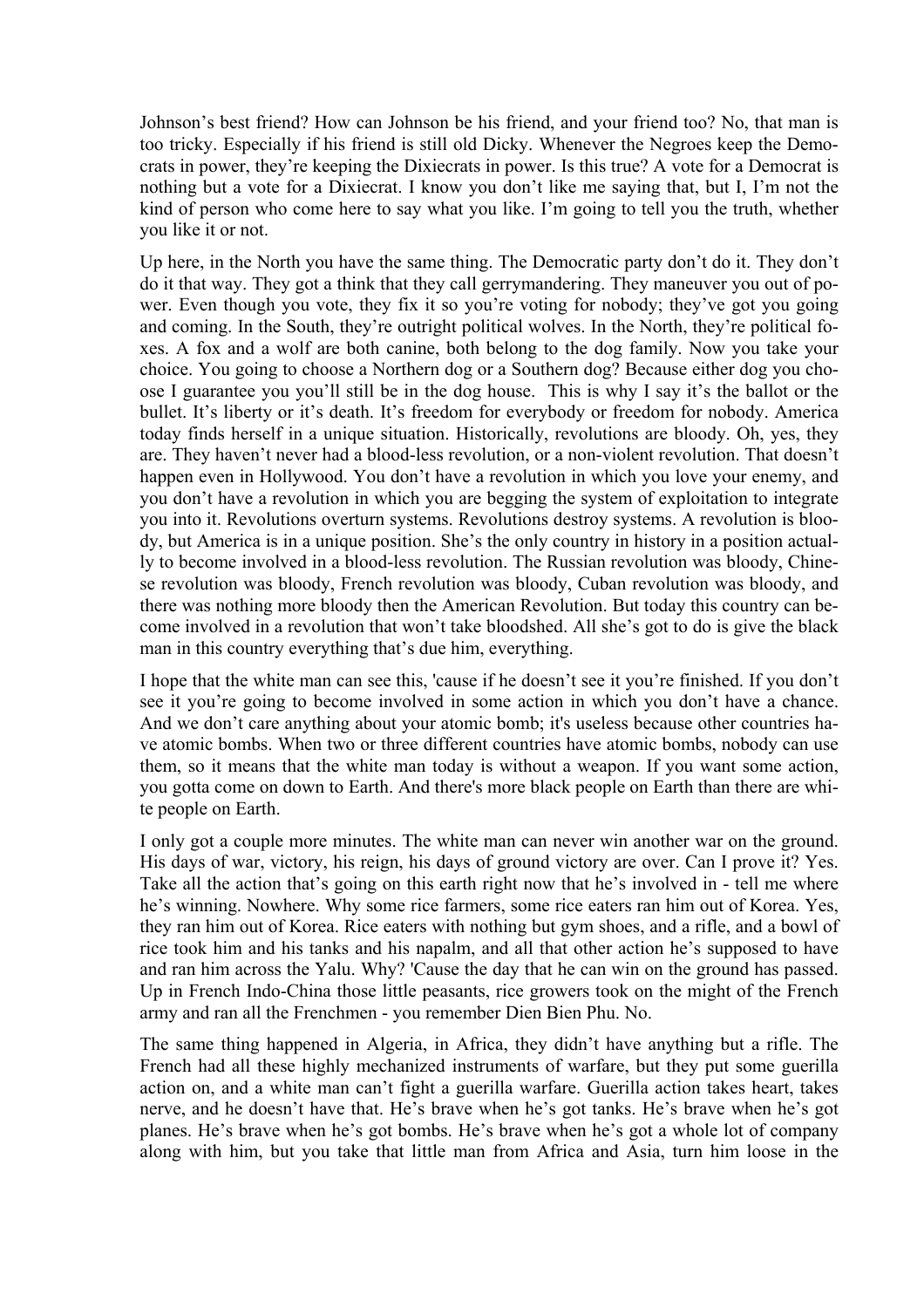woods with a blade - that's all he needs, all he needs is a blade - and when the sun goes down and it's dark, it's even-steven.

So it's the ballot or the bullet. Today our people can see that we're faced with a government conspiracy. This government has failed us. The senators who are filibustering concerning your and my rights, that's the government. Don't say it's Southern senators. This is the government; this is a government filibuster. It's not a segregationist filibuster. It's a government filibuster. Any kind of activity that takes place on the floor of the Congress or the Senate, it's the government. Any kind of dilly-dallying, that's the government. Any kind of pussyfooting, that's the government. Any kind of act that's designed to delay or deprive you and me right now of getting full rights, that's the government that's responsible. And any time you find the government involved in a conspiracy to violate the citizenship or the civil rights of a people, then you are wasting your time going to that government expecting redress. Instead, you have to take that government to the World Court and accuse it of genocide and all of the other crimes that it is guilty of today.

So those of us whose political, and economic, and social philosophy is black nationalism have become involved in the civil rights struggle. We have injected ourselves into the civil rights struggle, and we intend to expand it from the level of civil rights to the level of human rights. As long as you're fighting on the level of civil rights, you're under Uncle Sam's jurisdiction. You're going to his court expecting him to correct the problem. He created the problem. He's the criminal. You don't take your case to the criminal; you take your criminal to court. When the government of South Africa began to trample upon the human rights of the people of South Africa, they were taken to the U.N. When the government of Portugal began to trample upon the rights of our brothers and sisters in Angola, it was taken before the U.N. Why even the white man took the Hungarian question to the U.N. And just this week Chief Justice Goldberg was crying over 3 million Jews in Russia about their human rights, charging Russia with violating the U.N. charter because of its mistreatment of the human rights of Jews in Russia.

Now you tell me how can the plight of everybody on this earth reach the halls of the United Nations, and you have 22 million Afro-Americans whose choices are being bound, whose little girls are being murdered, whose leaders are being shot down in broad daylight. Now you tell me why the leaders of this struggle have never taken it before the United Nations. So our next move is to take the entire civil rights struggle problems into the United Nations, and let the world see that Uncle Sam is guilty of violating the human rights of 22 million Afro-Americans.

Uncle Sam still has the audacity or the nerve to stand up and represent himself as the leader of the free world. Not only is he a crook, he's a hypocrite. Here he is standing up in front of other people, Uncle Sam, with the blood of your and mine mothers and fathers on his hands, with the blood dripping down his jaws like a bloody-jawed wolf, and still got the nerve to point his finger at other countries. You can't even get civil rights legislation. And this man has got the nerve to stand up and talk about South Africa, or talk about Nazi Germany, or talk about Deutschland. Why? No more days like those. So, I say in my conclusion the only way we're going to solve it - we've got to unite in unity and harmony, and black nationalism is the key. How we gonna overcome the tendency to be at each others throats that always exists in our neighbourhoods? And the reason this tendency exists, the strategy of the white man has always been divide and conquer. He keeps us divided in order to conquer us. He tells you I'm for separation and you for integration to keep us fighting with each other. No, I'm not for separation and you're not for integration. What you and I is for is freedom. Only you think